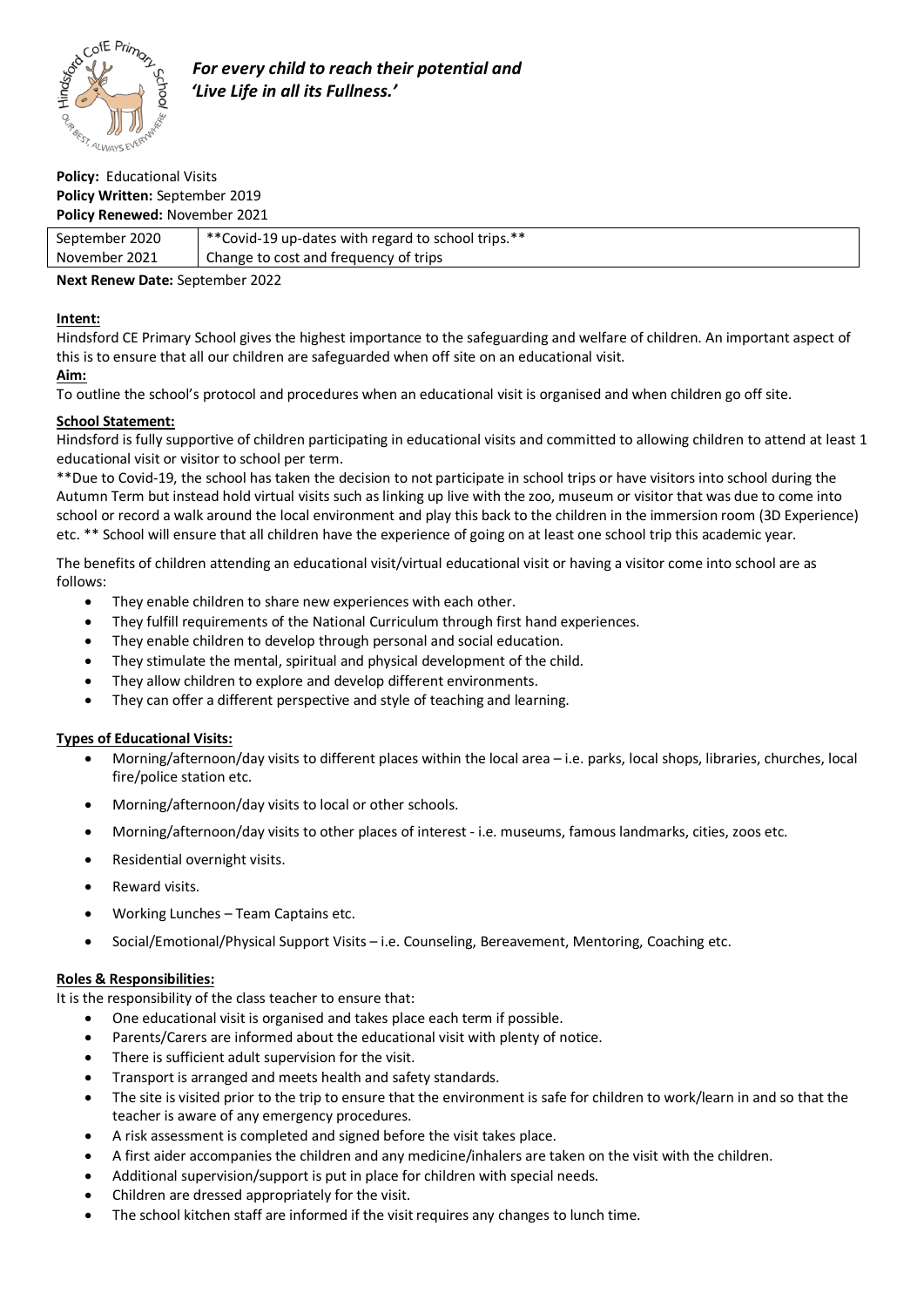- Children are briefed about safety aspects of how to avoid these and if they happen what to do the trip such as stranger danger, crossing the road, getting lost etc.
- All documentation regarding the visit is given to the Educational Visits Co-oridnator (Mrs. Mitchell).
- Assign a deputy visit lead teacher who can take over the role of visit leader in the event of an emergency.
- Have a mobile phone on them during the trip in case they need to contact school or school needs to contact them.

It is the responsibility of the Headteacher, Educational Visits Co-oridnator & Safeguarding Lead to:

- Ensure that all safeguarding protocol and procedures have been carried out effectively by the class teacher before any child goes off site.
- Ensure that the weather is safe for the trip to take place.

It is the responsibility of the Educational Visits Co-oridnator to:

- Keep a log of all visits that have taken place and signed risk assessments.
- Ensure that the trip is logged on the Wigan Local Authority EVOLVE System where applicable Currently, the school uses Evolve for over-night trips or trips that have any additional risk attached to them such as if the trip involved water, animals or heights etc.

It is the responsibility of the children to:

- Follow the instructions of the group leader, and other adults, throughout the trip.
- Behave sensibly and responsibly, as though in school.
- Be aware that prior behavioral difficulties may, in exceptional circumstances, stop them from going on the visit.
- Display good manners at all times.

#### **Cost:**

Hindsford aim to provide all educational visits at little cost to Parent/Carers however, occasionally a contribution may be asked towards the visit. This will be discounted for any pupil in receipt of pupil premium. No profit will be made on any educational school visit.

#### **Residential:**

Residential visits should be planned several months in advance with teachers holding a parents/carers meeting to talk about the overnight stay and to provide further information to the parent/carer about the visit. Parent/Carers will be given plenty of notice for collection of money and will be given the option to pay this in several installments. All Parent/Carer will be encouraged to talk to the school if they are having difficulty with making these payments and help/support will be given where possible.

#### **Staffing:**

In the majority of visits, adults accompanying the children will be members of Hindsford staff. However, occasionally additional adults may be required on the visit, which will result in the school asking some parents/carers or governors to support on the visit. In the event of this happening, all parents/carers will be asked to read and sign the risk assessment and be given a parent/carer guide sheet to read. No parent/carer will be left alone with a group of children.

#### **Supervision:**

The lowest ratio must be: Reception: 1 adult to 4 children Years 1 to 3: 1 adult to 6 children Years 4 to 6: 1 adult to 15 children Residential: 1 adult to 10 children

These ratios however must be carefully considered for the type of educational visit taking place. For example more adults may be required on residential and on visits involving the children participating in an active sport. These ratios must also be carefully considered for the children that are attending and if within the cohort there are children who require 1:1 supervision.

## **Travel:**

All visits taken by coach/mini-bus will follow the guidelines below:

\* All coaches/mini-buses will be fitted with lap belts and checks must be carried out to ensure that the children are wearing these belts before the coach/mini-bus departs.

- \* A head count must take place before the coach/mini-bus departs.
- \* Adults must sit at intervals throughout the coach/mini-bus.
- \* A first aid kit, including a sick bucket, must be taken onto the coach/mini-bus.
- \* Children must remain seated at all times when the coach/mini-bus is in transit.
- \* The noise level should be kept to a minimum level.
- \* The coach/mini-bus must be a non-smoking vehicle.

\* In the event of bad weather conditions, the Headteacher/EVC will make the decision whether or not it is safe for the children to travel.

\*\*All Covid-19 guidelines must be followed with regard to public transport. \*\*

All visits taken in a private vehicle, including transporting a pupil from one location to another, will follow the guidelines below: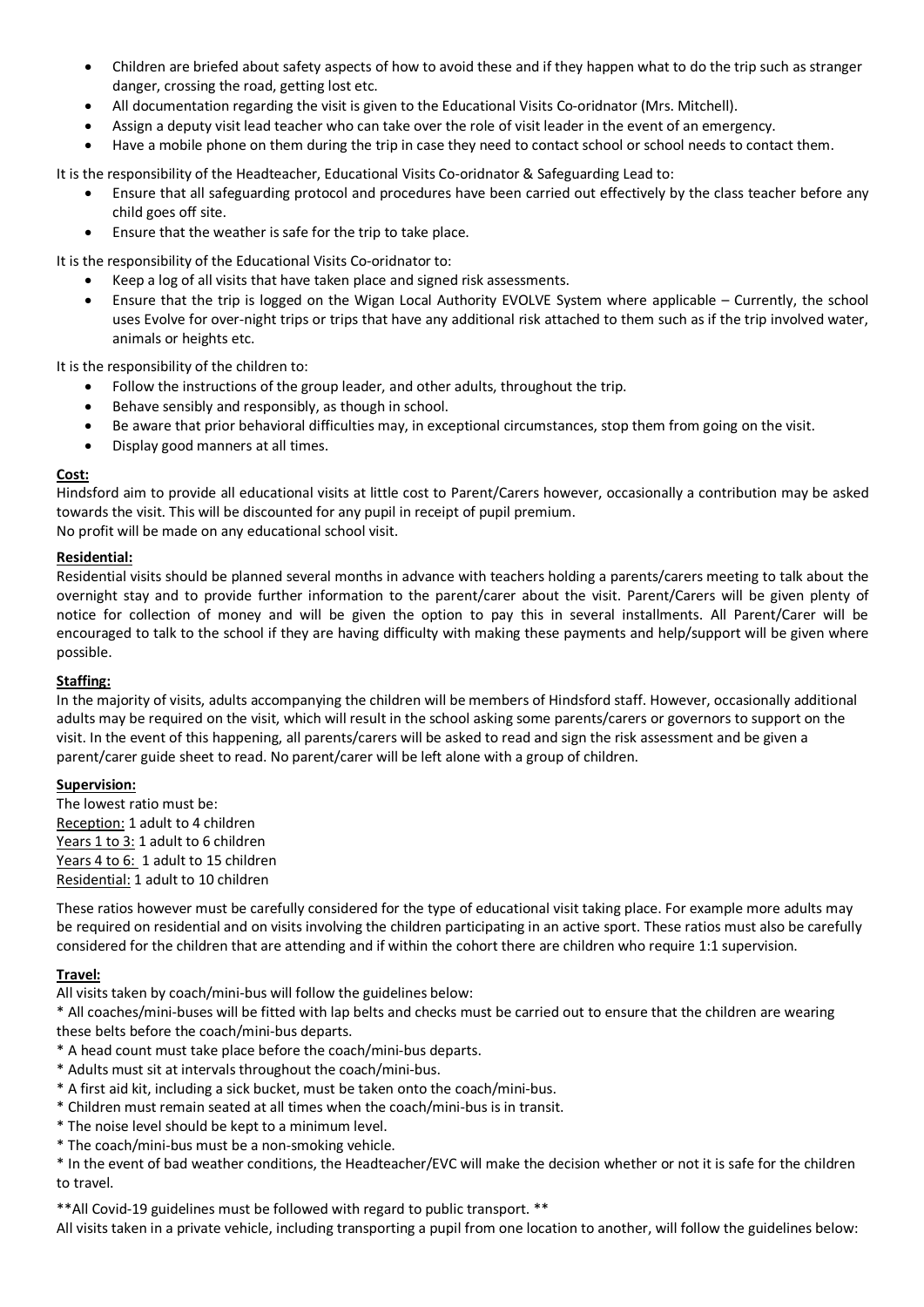\*The staff member driving the vehicle will have to show their driver's license, business insurance, MOT and proof of Road Tax before being allowed to have a pupil in their vehicle. The school will make a copy of this to keep on file. \*There must be two members of staff present per trip.

\*The Pre-Use of a Vehicle Check must be completed on the day of the vehicle being used. This can be found in Appendix 3. \*Staff driving the vehicle must be familiar with the document below which sets out their responsibility for driving at work. https://www.hsa.ie/eng/publications\_and\_forms/publications/work\_related\_vehicles/safe\_driving\_for\_work\_handbook\_.pdf

\* A head count must take place before the car departs.

\* A first aid kit, including a sick bucket, must be taken in the car.

- \* Children must remain seated at all times when the car is in transit.
- \* Seatbelts must be worn correctly at all times.
- \* The noise level should be kept to a minimum level.
- \* The car must be a non-smoking vehicle.

\* In the event of bad weather conditions, the Headteacher/EVC will make the decision whether or not it is safe for the children to travel.

\*\*All Covid-19 guidelines must be followed with regard to pupils being transported in a car which will include, keeping the windows of the vehicle down, hand sanitising both before and after the trip, not eating or drinking during the trip and all staff members to wear a mask during the trip\*\*

#### Inclusion:

The school will make whatever adjustments required for all pupils to be able to access the trip and avoid the participant being placed at a substantial disadvantaged. This will be in line with the Equality Act 2010.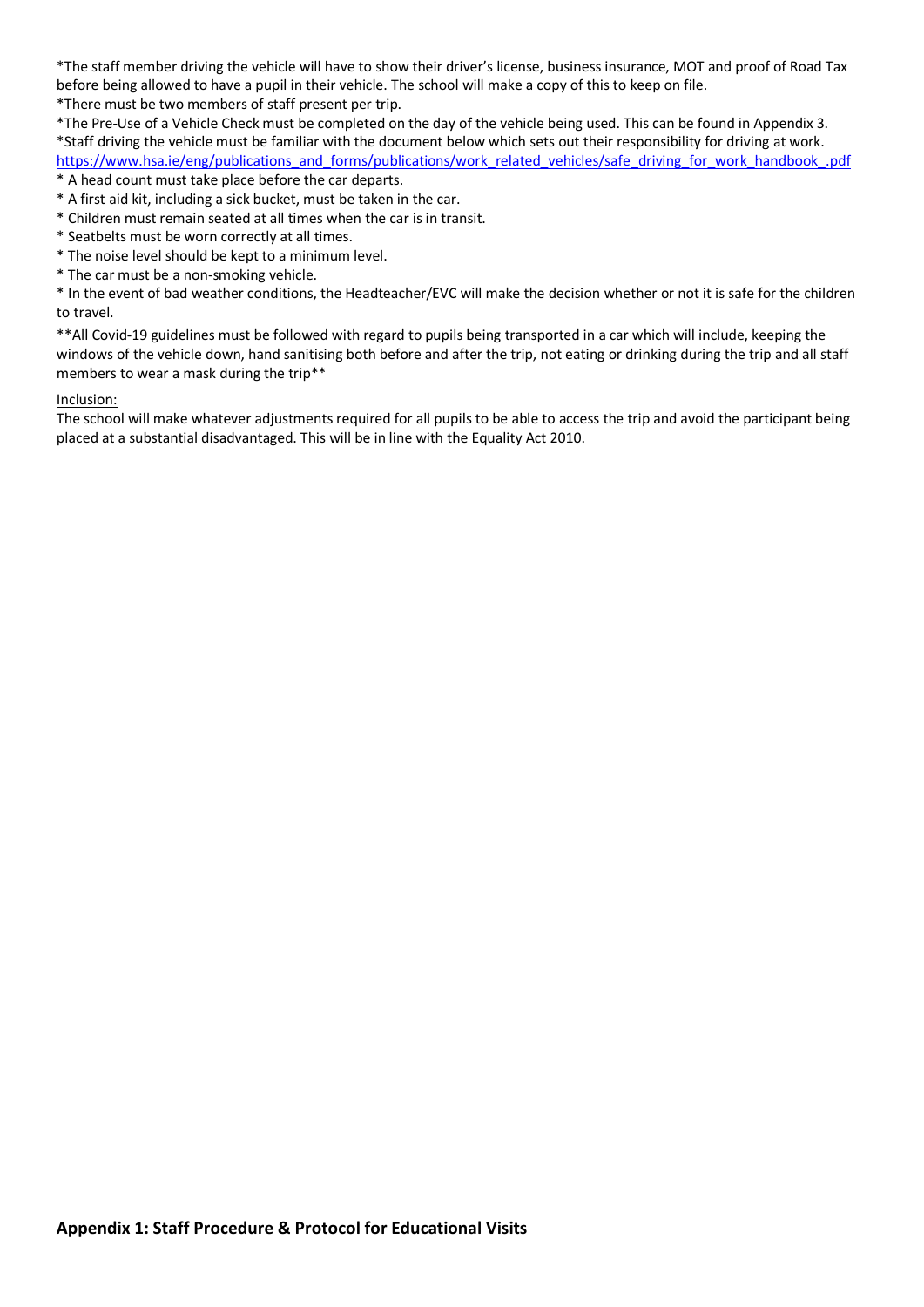When booking an education visit the following checklist has been put together to support staff.

| Appendix 2: List of school visits which require Evolve involvement (Level 2)                            |              |
|---------------------------------------------------------------------------------------------------------|--------------|
| Preparation for Trip (At least 4 Weeks before the trip takes place)                                     | <b>Check</b> |
| * Decide what trip will be - Is the trip educational & supportive of the children's studies?            |              |
| * Cost out the trip - i.e. collect quotes for entrance fees, transport, resources etc.                  |              |
| * Present idea and costing of the trip to the Headteacher and EVC/School Business Manager.              |              |
| * The class teacher/TA along with the EVC/School Business Manager to book the trip, add the date        |              |
| to the school diary & inform the kitchen staff about lunches on this day.                               |              |
| * Speak to the EVC/School Business Manager about writing a letter to send home to parents/carers.       |              |
| (Ensure that the letter includes: the date of the trip, time, cost (if any), venue, what transport is   |              |
| going to be used, what clothing should be worn and information about lunch.)                            |              |
| *Speak to the EVC/School Business Manager about insurance required for this trip and whether this       |              |
| needs to be logged on Evolve. (See Appendix 2 of Educational Visits Policy)                             |              |
| *Speak to the EVC/School Business Manager to send an e-mail requesting any risk assessments that        |              |
| they have on site or for a particular activity so that these can be incorporated with the school risk   |              |
| assessment. Also, their fire drill arrangements.                                                        |              |
| Preparation for Trip (At least 2 Weeks before the trip takes place)                                     |              |
| * Speak to the EVC/School Business Manager about any payment/petty cash/school cheques that             |              |
| will be needed on the day.                                                                              |              |
| * Check that all the permission slips have been completed and signed. Send reminders for any            |              |
| parent/carer that has not signed the slip.                                                              |              |
| * Arrange adult supervision for the trip, ensure that there is at least one first aider scheduled to go |              |
| on the trip. (Ratio: EYFS - 1:4, Y1, 2 & 3 - 1:6, Y4 to Y6 - 1:15)                                      |              |
| * Speak to the first aider about being responsible for preparing and taking a first aid kit with them.  |              |
| * Make a list of all the children with any allergies or asthma.                                         |              |
| * Organise the children into groups and allocate an adult for each group.                               |              |
| * Write a risk assessment for the visit and give a copy to the Headteacher or EVC/School Business       |              |
| Manager to check and sign.                                                                              |              |
| * Carry out a monitoring visit to the place where the children are visiting, speak to the person in     |              |
| charge - write out an itinerary for the day.                                                            |              |
| The Day Before the Trip                                                                                 |              |
| * Charge i-pads if they are going to be used for photographs.                                           |              |
| * Collect inhalers and first aid packs.                                                                 |              |
| * Prepare sick bucket for the coach.                                                                    |              |
|                                                                                                         |              |
| * Check that any mobile phones used during the trip are fully charged and with credit on them for       |              |
| emergencies.                                                                                            |              |
| * Print of a map of the route to the venue for the children to look at and follow.                      |              |
|                                                                                                         |              |
| On the Morning of The Trip                                                                              |              |
| * Brief all adult helpers of the itinerary and ensure that they have seen and signed the risk           |              |
| assessment.                                                                                             |              |
| * Collect any free school meal packed lunches from the kitchen.                                         |              |
| * Ensure that all children are suitable dressed for the trip.                                           |              |
| * Put the children into partners and talk to them about their groups and designated adult.              |              |
| * Talk to the children about school visit safety - i.e. walk at all times, using the coach seat belts,  |              |
| staying near their adult, stay with partner etc.                                                        |              |
| *Carry out personal vehicle check if one is being used.                                                 |              |
|                                                                                                         |              |

**Appendix 2: List of school visits which require Evolve involvement (Level 2)**

The following activities are regarded as 'adventurous' and require LA approval: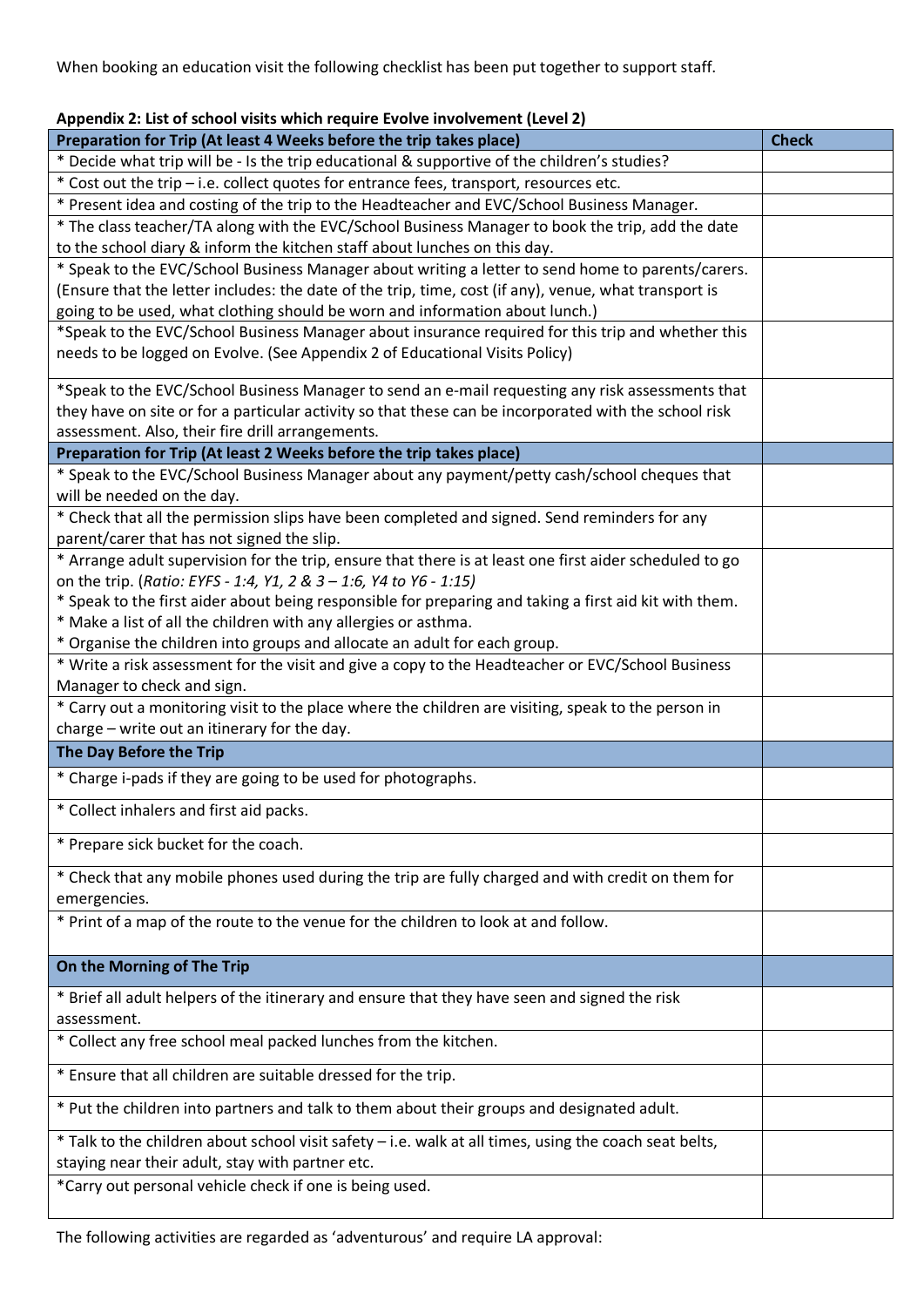- All activities in 'open country'
- Swimming (all forms, excluding publicly lifeguarded pools)
- Camping
- Canoeing / kayaking
- Sailing / windsurfing / kite surfing
- Rafting or improvised rafting
- All other forms of boating (excluding commercial transport)
- Water skiing
- Snorkel and aqualung activities
- Hill walking and Mountaineering
- Rock climbing (including indoor climbing walls)
- Gill Scrambling
- Abseiling
- Coastal scrambling/sea level traversing
- Underground exploration
- Shooting and archery
- Snow sports (skiing, snowboarding, and related activities), including dry slope
- Air activities (excluding commercial flights)
- Horse riding
- Motor sport all forms
- High level ropes courses
- Off road cycling

The following activities are not regarded as adventurous and therefore do not require approval (Level1). However, these activities must be supervised by a member of staff who has previous relevant experience and who in the opinion of the EVC and Headteacher is competent to supervise the activity:

- Walking in parks or on non-remote country paths
- Field studies unless in the environments stated in 'open country'
- Swimming in publicly lifeguarded pools
- Theme parks
- Tourist attractions
- Ice skating. (Ring)
- Pedal Go-Karts
- Local traffic survey
- Museum, library, etc.
- Farm and Zoological
- Physical Education and Sports Fixtures (other than the above)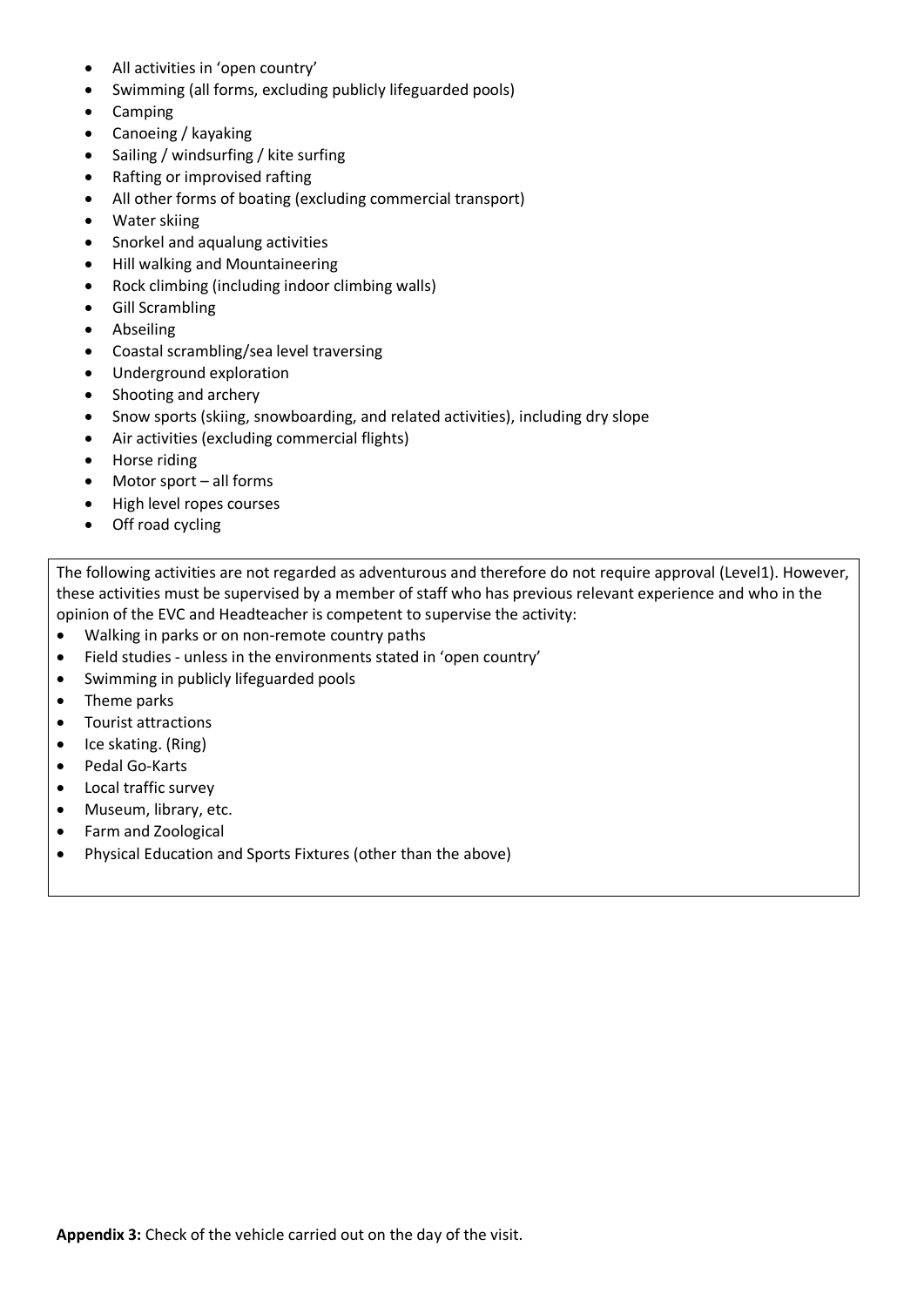# **Daily Vehicle Pre-Use Safety Checklist**

| <b>Exterior Check</b>                                                                                   |    |           | <b>Interior Check</b>                                                                                                   |           |                  |
|---------------------------------------------------------------------------------------------------------|----|-----------|-------------------------------------------------------------------------------------------------------------------------|-----------|------------------|
| Oil level (once only at the start of the day)                                                           | OK | Not<br>OK | Check brakes before driving (prior to<br>allowing passengers on board)                                                  | <b>OK</b> | <b>Not</b><br>OK |
| Coolant level (once only at start of the day)                                                           |    |           | Wipers and washers are working correctly.                                                                               |           |                  |
| Windscreen washer fluid level (once only at<br>the start of the day).                                   |    |           | Fuel level and known type of fuel (diesel or<br>petrol).                                                                |           |                  |
| Brake fluid (once only at start of the day).                                                            |    |           | Location/condition of wheel brace & jack.                                                                               |           |                  |
| Exhaust is secure and without excessive<br>noise and/or smoke emissions.                                |    |           | Position, function/purpose of all dashboard<br>controls. Test horn.                                                     |           |                  |
| Windows and wiper blades are clean and<br>undamaged.                                                    |    |           | Mirrors are correctly adjusted, clean and<br>unobstructed.                                                              |           |                  |
| Lights including brake lights and indicators<br>are clean and working (including trailer).              |    |           | Position of driver's seat so as all controls<br>can be operated comfortably.                                            |           |                  |
| Doors open, close and lock properly.                                                                    |    |           | Seat belts are fitted and working correctly.                                                                            |           |                  |
| Tyre pressures; including spare & any<br>trailer tyres. Wheel-nut security.                             |    |           | Location and contents of first aid kits and<br>fire extinguishers.                                                      |           |                  |
| Tyre tread; including spare and any trailer<br>tyres is at least 1.6 mm across the tyre.                |    |           | Money (change) for parking, tolls or the<br>telephone.                                                                  |           |                  |
| Lift or ramp, if fitted, works correctly and<br>safely. (If Applicable)                                 |    |           | Location of relevant paperwork e.g. permit<br>disc, insurance, road tax, MOT, emergency<br>numbers and driver's licence |           |                  |
| Roof rack or trailer is properly fitted and all<br>loads are even and securely held.<br>(If Applicable) |    |           |                                                                                                                         |           |                  |

All defects or body damage found must be reported: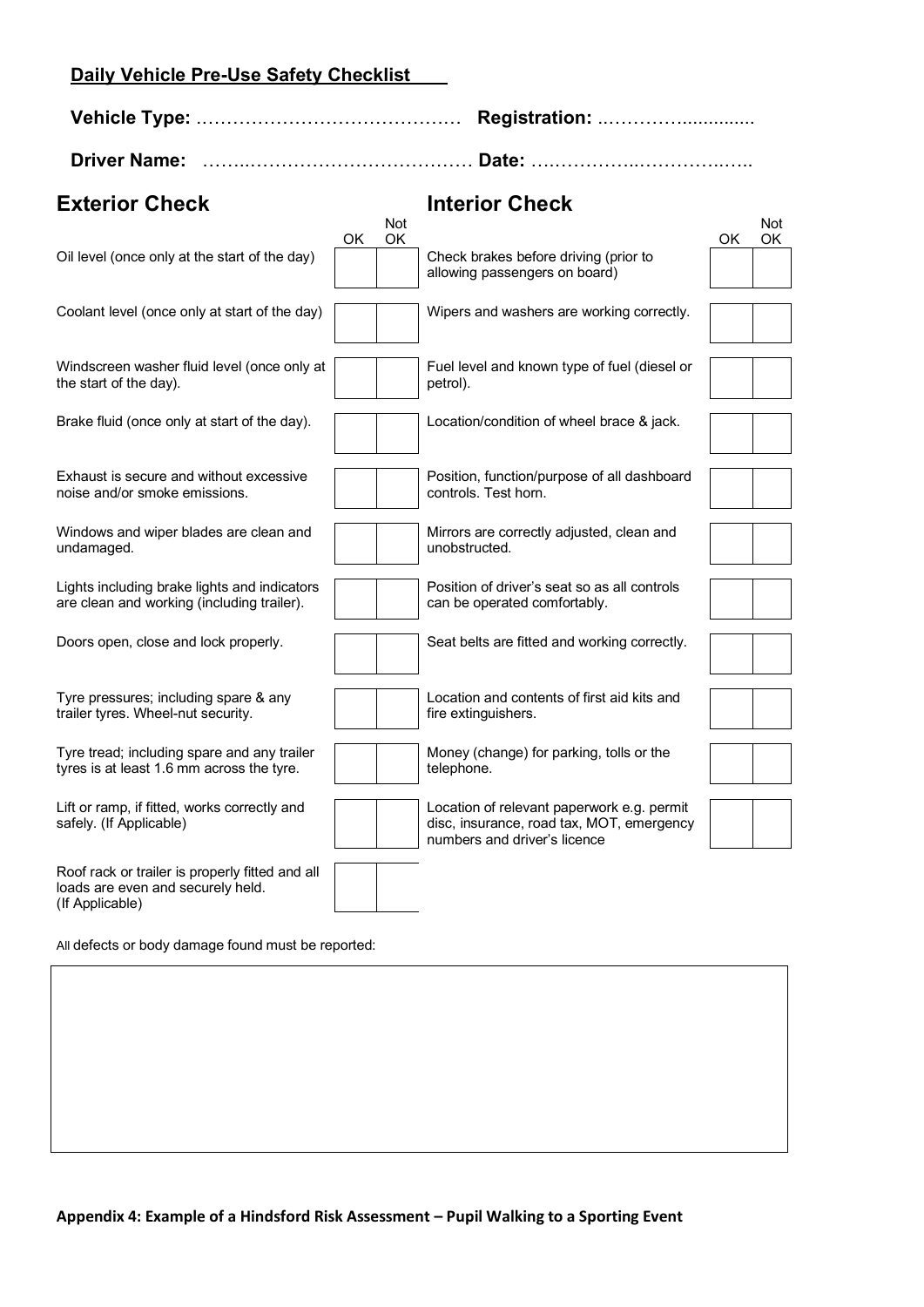# **Educational Visit to:**

**Contact Number of Location:** 

**Contact Number of Staff Member in an Emergency:**

**Bus/Coach Company Information:**

| Date of Visit: | Pupils/Class: | <b>Age of Pupils:</b> | Lead Teacher:       |
|----------------|---------------|-----------------------|---------------------|
|                |               |                       | <b>Other Staff:</b> |

| <b>Activity</b>                        | Hazard<br>Identified                                                                    | Who                    | <b>Control Measures</b>                                                                                                                                                                                                                                                                                                                                                                                                                                                                                                                                                                                                                                                                                                                                                                                                                                                                                                                                                                                                                                                                                                                                                                                                                                                                                                                                                                                                                                                                               | <b>Risk Rating</b><br><b>After</b><br><b>Control</b><br><b>Measures</b> |
|----------------------------------------|-----------------------------------------------------------------------------------------|------------------------|-------------------------------------------------------------------------------------------------------------------------------------------------------------------------------------------------------------------------------------------------------------------------------------------------------------------------------------------------------------------------------------------------------------------------------------------------------------------------------------------------------------------------------------------------------------------------------------------------------------------------------------------------------------------------------------------------------------------------------------------------------------------------------------------------------------------------------------------------------------------------------------------------------------------------------------------------------------------------------------------------------------------------------------------------------------------------------------------------------------------------------------------------------------------------------------------------------------------------------------------------------------------------------------------------------------------------------------------------------------------------------------------------------------------------------------------------------------------------------------------------------|-------------------------------------------------------------------------|
| Walking to the<br>Event.               | Trips or falls<br>resulting in<br>major / minor<br>injuries                             | Adults and<br>Children | * Talk to the children about only walking and not running.<br>* Ensure that the children are wearing sensible footwear.<br>* Adult to walk at the front of the line to ensure the avoidance of any debris.<br>* Children to walk on the pavement and away from the edge.<br>* If having to cross the road, adult/s to ensure that the green cross code is followed.<br>* Adults to stop traffic whilst children cross.<br>* Speak to the children about road safety.<br>* Staff member to carry school first aid kit and a qualified member of staff.                                                                                                                                                                                                                                                                                                                                                                                                                                                                                                                                                                                                                                                                                                                                                                                                                                                                                                                                                 | Low                                                                     |
| Walking &<br>Attending the<br>Event    | Sickness                                                                                | Children               | *Staff member to ensure that adequate resources are taken if a child is sick - i.e. wet<br>wipes/paper towels etc.                                                                                                                                                                                                                                                                                                                                                                                                                                                                                                                                                                                                                                                                                                                                                                                                                                                                                                                                                                                                                                                                                                                                                                                                                                                                                                                                                                                    | Low                                                                     |
| Walking &<br>Attending the<br>Event    | Missing<br>Children                                                                     | Children               | * All children to be put into pairs/groups of three.<br>* Head counts to be carried out regularly throughout the afternoon.<br>* Children to be given a designated adult to stay with.<br>* Clear boundaries to be set once inside the building/at the event.<br>*Class teacher to talk to the children about stranger danger and staying with the group.<br>*Second member of staff (where applicable) to walk at the back of the line.                                                                                                                                                                                                                                                                                                                                                                                                                                                                                                                                                                                                                                                                                                                                                                                                                                                                                                                                                                                                                                                              | Low                                                                     |
| Walking & Taking<br>Part in Activities | Asthma Attack                                                                           | Children               | * All adults to be aware of any children and to ensure that all children needing inhalers<br>have them with them.<br>* Recognition of the signs and symptoms of an asthma attack.<br>Names of Children with Asthma:                                                                                                                                                                                                                                                                                                                                                                                                                                                                                                                                                                                                                                                                                                                                                                                                                                                                                                                                                                                                                                                                                                                                                                                                                                                                                   | Low                                                                     |
| Inside the<br>Building/At the<br>Event | Fire within the<br>Building/at the<br>Event                                             | Adults and<br>children | * Ask the staff of the school/event to explain fire emergency procedures to the children<br>as soon as they enter the building/event.<br>* All adults to be familiar/ aware of where the fire exits are positioned.<br>* Take head count once safely outside the building.                                                                                                                                                                                                                                                                                                                                                                                                                                                                                                                                                                                                                                                                                                                                                                                                                                                                                                                                                                                                                                                                                                                                                                                                                            | Low                                                                     |
| Eating & Drinking                      | Allergic<br>Reaction                                                                    | Adults &<br>Children   | *Teacher to ensure that a list of children with any food or drink allergies are listed here:<br>*Teacher to inform the place of the trip of any allergies.<br>*Teacher to send a letter out to parents/carers if the children are not allowed to bring<br>anything such as nuts in their lunchbox.<br>*Teacher to ensure that any medicine required in response to an allergic reaction is<br>taken on the trip.                                                                                                                                                                                                                                                                                                                                                                                                                                                                                                                                                                                                                                                                                                                                                                                                                                                                                                                                                                                                                                                                                      | Low                                                                     |
| Attending the<br>Event                 | Allergic<br>Reaction                                                                    | Adults &<br>Children   | *Teacher to ensure that a list of pupils with any other allergy is listed here - For<br>example to a certain type of material - plasters etc:<br>*Teacher to ensure that there is someone on the trip qualified to administrate any<br>medicine required to support if a child if they are having an allergic reaction.<br>*Teacher to ensure that any medicine required in response to an allergic reaction is<br>taken on the trip.                                                                                                                                                                                                                                                                                                                                                                                                                                                                                                                                                                                                                                                                                                                                                                                                                                                                                                                                                                                                                                                                 |                                                                         |
| Sporting Event:                        | Accident during<br>the sporting<br>activity resulting<br>in minor or<br>major injuries. | Children               | *Teacher to ensure that the room/field/area which the sporting event is taking place in<br>is assessed for suitably of the activity i.e. space, windows, free from obstacles, free from<br>debris, safe floor surface etc.<br>*Event to be led by a qualified sporting instructor.<br>*Pupils are informed of the importance of good behaviour and are clear of what is<br>acceptable pupil behaviour during sport activities. Continuous reiteration of rules to<br>pupils as part of the teaching staff supervisory role.<br>*If equipment is to be used for the event, guidelines to be consulted regarding the safe<br>lifting, moving and setting up of this equipment.<br>*Pupils and staff to be informed in advance of the appropriate sports clothing that<br>should be worn for the event. This must be adhered to.<br>*Teacher to ensure that any spillages are cordoned off and cleaned immediately.<br>Surface use is prevented until area is sufficiently dry.<br>*Teacher to ensure that adequate lightning is available for the event to take place<br>safely.<br>*Teacher to ensure that pupils receive appropriate pupil warm-up/down and cool down<br>sessions.<br>*Water to be regularly available during the event for hydration purposes.<br>*Individual and specific needs and medical restrictions considered, depending on the<br>activity.<br>*Teacher to monitor pupil performance and encourage breaks when needed - This will<br>prevent pupils from becoming exhausted. | Low                                                                     |
| Sporting Event:                        | Invasion of Pupil<br>Privacy                                                            | Children               | *Teacher to ensure that adequate changing facilities are available for the children to<br>change safely and respectfully.                                                                                                                                                                                                                                                                                                                                                                                                                                                                                                                                                                                                                                                                                                                                                                                                                                                                                                                                                                                                                                                                                                                                                                                                                                                                                                                                                                             | Low                                                                     |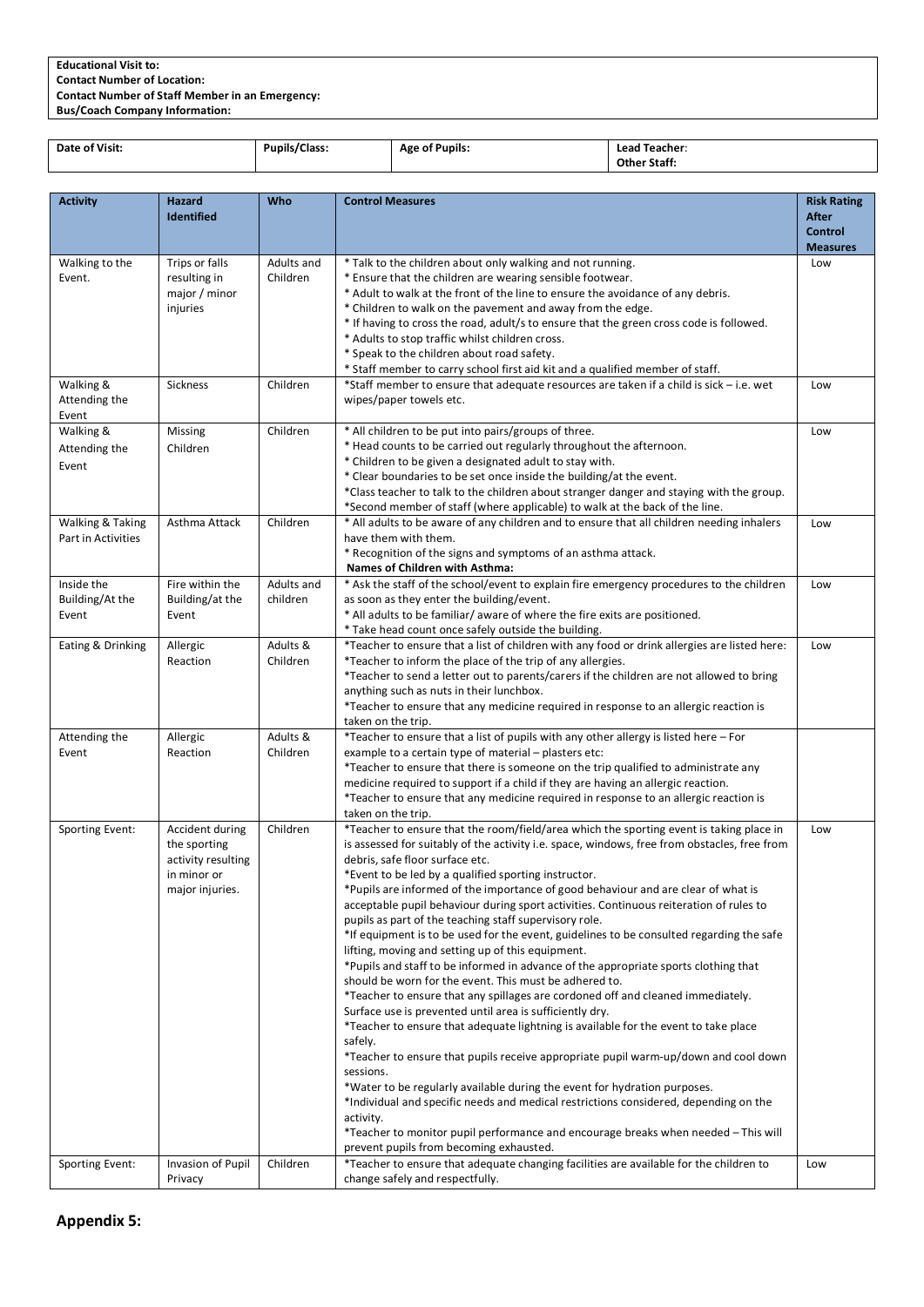# **Supplement for travelling on the bus/coach:**

| Travelling on the<br>bus/coach.                                                        | <b>Road Traffic Accident</b><br>resulting in<br>minor/major injuries<br>or death | Adults &<br>Children   | * Driver to be fully qualified - School Business Manger to check this<br>information with the bus/coach company.<br>* Ensure all children are wearing a seatbelt and that these remain<br>fastened for the duration of the journey.<br>* Keep the noise to a minimum level when on the bus/coach.<br>* All children to stay in their seats.<br>* Assessment of weather conditions made on the morning of the trip<br>(safe roads).<br>*Bus/coach company to be responsible for the condition of the<br>vehicle however, if a member of Hindsford staff feels that this is<br>unsafe, to report this and not allow the children to travel within this<br>vehicle.                                                                                                                               | Low |
|----------------------------------------------------------------------------------------|----------------------------------------------------------------------------------|------------------------|------------------------------------------------------------------------------------------------------------------------------------------------------------------------------------------------------------------------------------------------------------------------------------------------------------------------------------------------------------------------------------------------------------------------------------------------------------------------------------------------------------------------------------------------------------------------------------------------------------------------------------------------------------------------------------------------------------------------------------------------------------------------------------------------|-----|
| Travelling on the<br>bus/coach.                                                        | <b>Travel Sickness</b>                                                           | Adults &<br>Children   | * Stops if necessary.<br>* Have sick bags in the first aid kit & wipes & a sick bucket.                                                                                                                                                                                                                                                                                                                                                                                                                                                                                                                                                                                                                                                                                                        | Low |
| Travelling on the<br>bus/coach.                                                        | Breakdown                                                                        | Adults &<br>Children   | * School Business Manager to check procedures set out by the<br>bus/coach company if the vehicle breaks down. Procedures to be<br>agreed by school - i.e. another vehicle to be sent.<br>* Remove children from the bus/coach to a safe place.<br>*Contact school to inform of breakdown.<br>*Bus/coach company to be responsible for the condition of the<br>vehicle before commencing on the journey however, if a member of<br>Hindsford staff feels that this is unsafe, to report this and not allow<br>the children to travel within this vehicle.                                                                                                                                                                                                                                       | Low |
| Getting out of the<br>car & walking<br>from the<br>bus/coach to the<br>building/event. | Trips or falls resulting<br>in major / minor<br>injuries                         | Adults and<br>Children | * Children to take care when getting out off the bus/coach-Not on<br>the roadside, do not jump off the bottom step - Have a member of<br>staff stood by the exit of the vehicle.<br>*Agree a safe place for the children to stand once off the bus/coach.<br>* Talk to the children about only walking to the building/event.<br>* Ensure that the children are wearing sensible footwear.<br>* Adult to walk at the front of the line to ensure the avoidance of any<br>debris.<br>* Children to walk on the pavement and away from the edge.<br>* If having to cross the road, adult/s to ensure that the green cross<br>code is followed.<br>* Adults to stop traffic whilst children cross.<br>* Speak to the children about road safety.<br>* Staff member to carry school first aid kit. | Low |

## **Supplement for travelling in a staff members car:**

|                        | <b>Road Traffic Accident</b> | Adults & Children |                                                                                 |
|------------------------|------------------------------|-------------------|---------------------------------------------------------------------------------|
| Travelling in the car. |                              |                   | * Driver to be fully qualified. Drivers Licence on School File.                 |
|                        | resulting in minor/major     |                   | * Ensure all children are wearing a seatbelt and sat in the back of the car -   |
|                        | injuries or death            |                   | booster seats used if required.                                                 |
|                        |                              |                   | * Keep the noise to a minimum level when in the car.                            |
|                        |                              |                   | * All children to stay in their seats.                                          |
|                        |                              |                   | * Assessment of weather conditions made on the morning of the trip              |
|                        |                              |                   | (safe roads)                                                                    |
|                        |                              |                   | *Certified MOT- Inspection of vehicle on the morning of travel.                 |
|                        |                              |                   | *Vehicle check to be carried out in the morning.                                |
| Travelling in the car. | <b>Travel Sickness</b>       | Adults & Children | * Stops if necessary.                                                           |
|                        |                              |                   | * Have sick bags in the first aid kit & wipes & a sick bucket.                  |
| Travelling in the car. | Breakdown                    | Adults & Children | * Take breakdown recovery number.                                               |
|                        |                              |                   | * Remove children from the car to a safe place.                                 |
|                        |                              |                   | * Ensure all checks have been completed on the car before using it.             |
|                        |                              |                   | *Contact school to inform of breakdown. Where possible, another vehicle to be   |
|                        |                              |                   | used to collect the children.                                                   |
| Getting out of the     | Trips or falls resulting in  | Adults and        | * Children to take care when getting out of the car – not on the roadside.      |
| car & walking from     | major / minor injuries       | Children          | * Talk to the children about only walking.                                      |
| the car to the         |                              |                   | * Ensure that children are wearing sensible footwear.                           |
| building/event.        |                              |                   | * Adult to walk at the front of the line to ensure the avoidance of any debris. |
|                        |                              |                   | * Children to walk on the pavement and away from the edge.                      |
|                        |                              |                   | * If having to cross the road, adult/s to ensure that the green cross code is   |
|                        |                              |                   | followed.                                                                       |
|                        |                              |                   | * Adults to stop traffic whilst children cross.                                 |
|                        |                              |                   | * Speak to the children about road safety.                                      |
|                        |                              |                   | * Staff member to carry school first aid kit.                                   |
|                        |                              |                   |                                                                                 |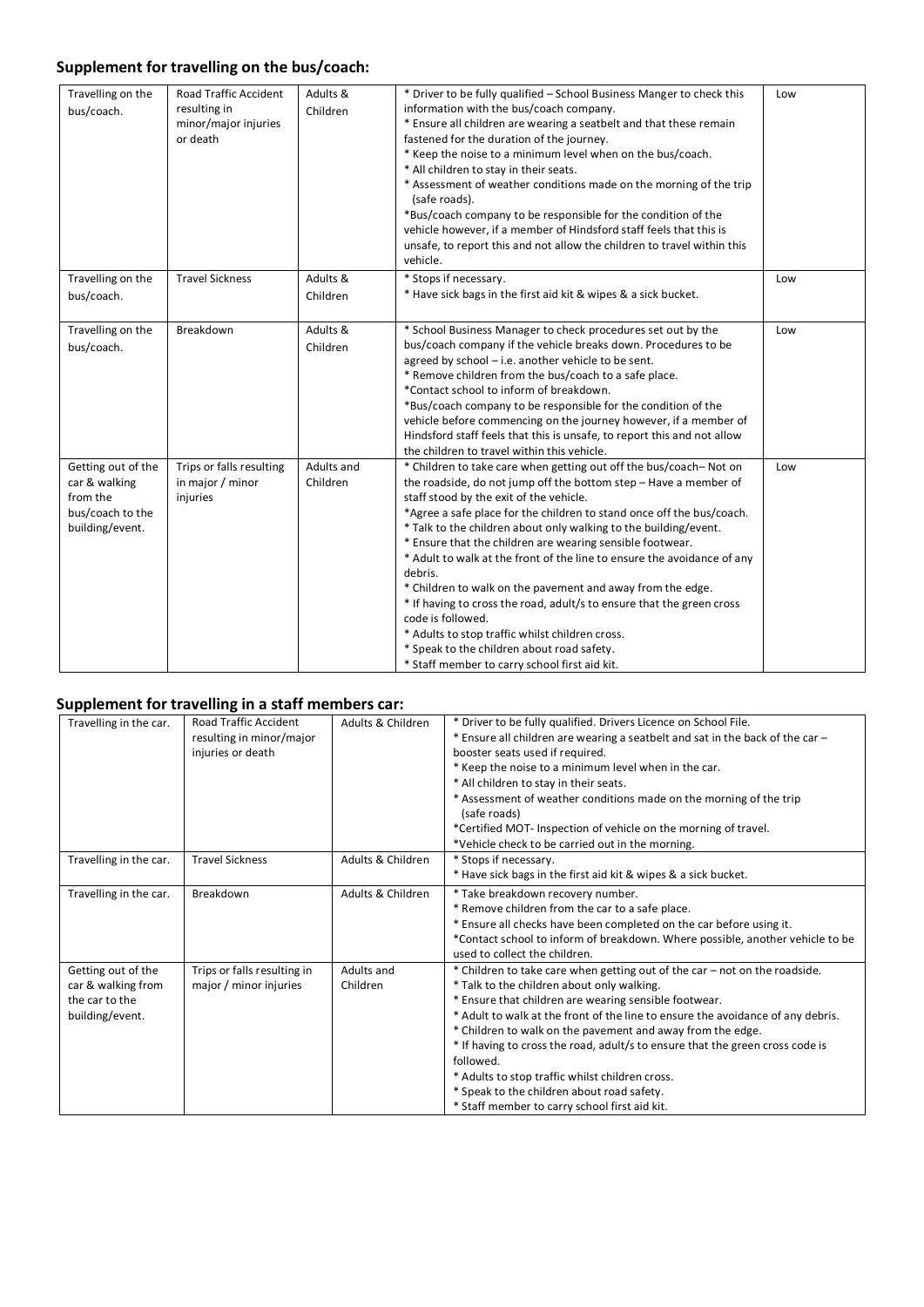# **Appendix 6: Example of a Hindsford Risk Assessment – Swimming**

**Educational Visit to:**

**Contact Number of Location:** 

**Contact Number of Staff Member in an Emergency:**

**Bus/Coach Company Information:**

| Date of Visit: | <b>Pupils/Class:</b> | <b>Age of Pupils:</b> | Lead Teacher: |
|----------------|----------------------|-----------------------|---------------|
|                |                      |                       |               |

| <b>Activity</b>         | <b>Hazard Identified</b>       | Who                  | <b>Control Measures</b>                                                                                                                       | <b>Risk Rating</b>   |
|-------------------------|--------------------------------|----------------------|-----------------------------------------------------------------------------------------------------------------------------------------------|----------------------|
|                         |                                |                      |                                                                                                                                               | <b>After Control</b> |
|                         |                                |                      |                                                                                                                                               | <b>Measures</b>      |
| Walking to the          | Trips or falls resulting       | Adults and           | * Talk to the children about only walking and not running.                                                                                    | Low                  |
| Event.                  | in major $/$ minor<br>injuries | Children             | * Ensure that the children are wearing sensible footwear.<br>* Adult to walk at the front of the line to ensure the avoidance of any          |                      |
|                         |                                |                      | debris.                                                                                                                                       |                      |
|                         |                                |                      | * Children to walk on the pavement and away from the edge.                                                                                    |                      |
|                         |                                |                      | * If having to cross the road, adult/s to ensure that the green cross                                                                         |                      |
|                         |                                |                      | code is followed.                                                                                                                             |                      |
|                         |                                |                      | * Adults to stop traffic whilst children cross.                                                                                               |                      |
|                         |                                |                      | * Speak to the children about road safety.                                                                                                    |                      |
|                         |                                |                      | * Staff member to carry school first aid kit.                                                                                                 |                      |
| Attending the           | <b>Sickness</b>                | Children             | *Staff member to ensure that adequate resources are taken if a child                                                                          | Low                  |
| Event.                  |                                |                      | is sick $-$ i.e. wet wipes/paper towels etc.                                                                                                  |                      |
| Attending the           | <b>Missing Children</b>        | Children             | * All children to be put into pairs/groups of three.                                                                                          | Low                  |
| Event.                  |                                |                      | * Head counts to be carried out regularly throughout the afternoon.                                                                           |                      |
|                         |                                |                      | * Children to be given a designated adult to stay with.                                                                                       |                      |
|                         |                                |                      | * Clear boundaries to be set once inside the building/at the event.                                                                           |                      |
|                         |                                |                      | *Class teacher to talk to the children about stranger danger and                                                                              |                      |
|                         |                                |                      | staying with the group.<br>*Second member of staff (where applicable) to walk at the back of                                                  |                      |
|                         |                                |                      | the line.                                                                                                                                     |                      |
| Walking & Taking        | Asthma Attack                  | Children             | * All adults to be aware of any children and to ensure that all                                                                               | Low                  |
| Part in Activities.     |                                |                      | children needing inhalers have them with them.                                                                                                |                      |
|                         |                                |                      | * Recognition of the signs and symptoms of an asthma attack.                                                                                  |                      |
|                         |                                |                      | Names of Children with Asthma:                                                                                                                |                      |
| Eating & Drinking.      | <b>Allergic Reaction</b>       | Adults &             | *Teacher to ensure that a list of children with any food or drink                                                                             | Low                  |
|                         |                                | Children             | allergies are listed here:                                                                                                                    |                      |
|                         |                                |                      | *Teacher to inform the place of the trip of any allergies.                                                                                    |                      |
|                         |                                |                      | *Teacher to send a letter out to parents/carers if the children are not                                                                       |                      |
|                         |                                |                      | allowed to bring anything such as nuts in their lunchbox.                                                                                     |                      |
|                         |                                |                      | *Teacher to ensure that any medicine required in response to an                                                                               |                      |
|                         |                                |                      | allergic reaction is taken on the trip.                                                                                                       |                      |
| Attending the<br>Event. | <b>Allergic Reaction</b>       | Adults &<br>Children | *Teacher to ensure that a list of pupils with any other allergy is listed<br>here - For example to a certain type of material - plasters etc: | Low                  |
|                         |                                |                      | *Teacher to ensure that there is someone on the trip qualified to                                                                             |                      |
|                         |                                |                      | administrate any medicine required to support if a child if they are                                                                          |                      |
|                         |                                |                      | having an allergic reaction.                                                                                                                  |                      |
|                         |                                |                      | *Teacher to ensure that any medicine required in response to an                                                                               |                      |
|                         |                                |                      | allergic reaction is taken on the trip.                                                                                                       |                      |
| Inside the              | Fire within the                | Adults and           | * Ask the staff of the school/event to explain fire emergency                                                                                 | Low                  |
| Building/At the         | Building/at the Event          | children             | procedures to the children as soon as they enter the building/event.                                                                          |                      |
| Event.                  |                                |                      | * All adults to be familiar/ aware of where the fire exits are                                                                                |                      |
|                         |                                |                      | positioned.                                                                                                                                   |                      |
|                         |                                |                      | * Take head count once safely outside the building.                                                                                           |                      |
| Swimming.               | Drowning                       | Children             | *Qualified Swim Instructors to deliver lessons.                                                                                               | Low                  |
|                         | Slips on wet surface           |                      | *Additional supervision from Hindsford staff during lessons.<br>*Children to be spoken about safety around the pool and in the                |                      |
|                         | resulting in major /           |                      | changing rooms.                                                                                                                               |                      |
|                         | minor injury                   |                      | *Children to follow pool rules such as walking around the pool, no                                                                            |                      |
|                         |                                |                      | diving, only getting in the water if being asked to, listening to the                                                                         |                      |
|                         | Panic Attacks /                |                      | instructor etc.                                                                                                                               |                      |
|                         | Anxiety                        |                      | *Children to be spoken to before the lessons take place to explain                                                                            |                      |
|                         |                                |                      | what will happen during the lessons and explain the dangers of water                                                                          |                      |
|                         |                                |                      | if instructions are not followed.                                                                                                             |                      |
|                         |                                |                      | *Staff to ensure that any spillages are cleared up immediately.                                                                               |                      |
| Changing.               | Privacy                        | Children             | *Teacher to ensure that adequate changing facilities are available.                                                                           | Low                  |
|                         |                                |                      | *Children to change in separate changing rooms regarding gender                                                                               |                      |
|                         |                                |                      | and, where possible, individual changing rooms. Parent helpers must                                                                           |                      |
|                         |                                |                      | not enter the changing rooms.                                                                                                                 |                      |
|                         |                                |                      | *Children to wear appropriate swim ware.                                                                                                      |                      |